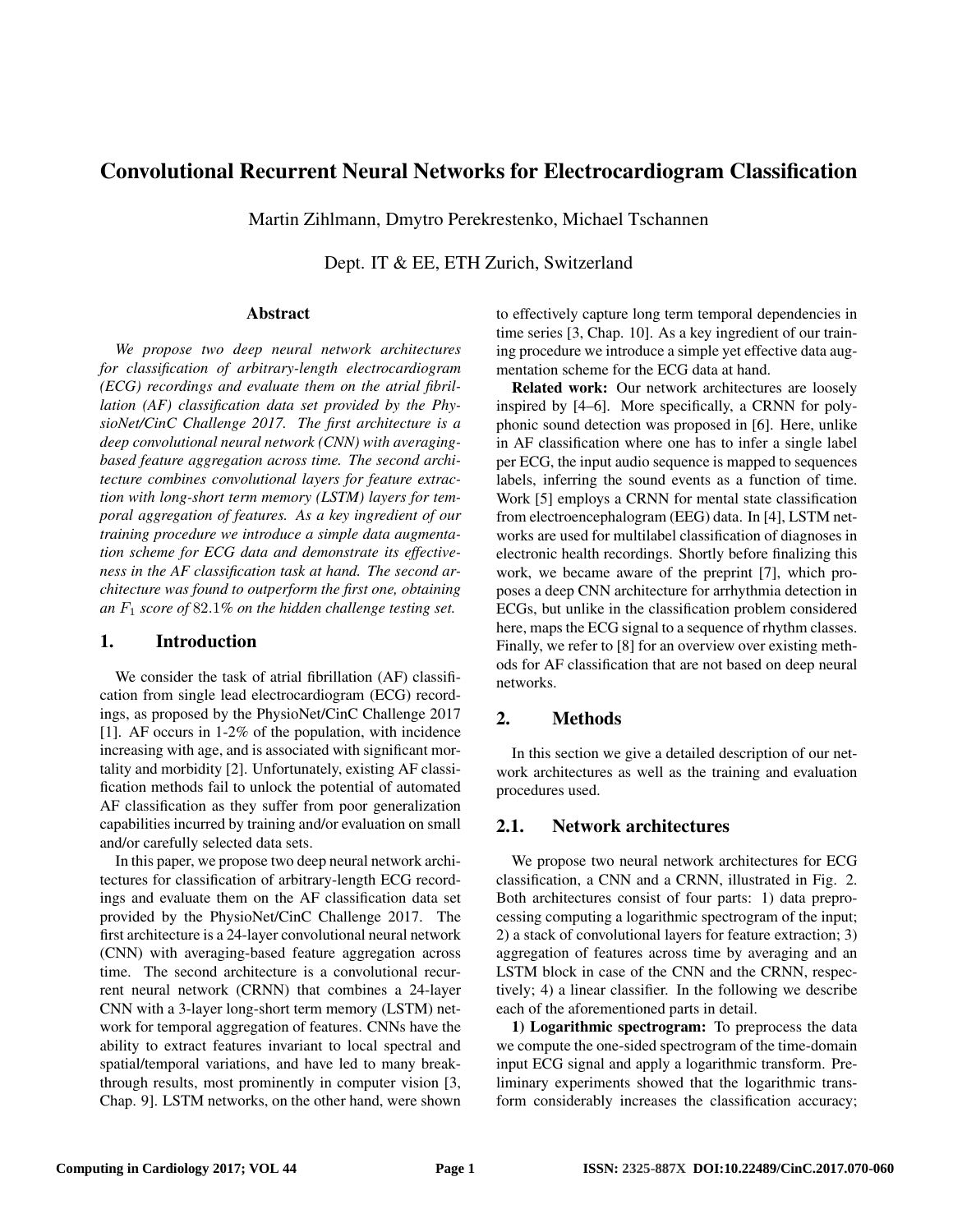

Figure 1: Normalized spectrogram (left) and normalized logarithmic spectrogram (right) of an example ECG signal.

Fig. 1 illustrates the effect of the logarithmic transform. The spectrogram is computed using a Tukey window of length 64 (corresponding to 213ms at the 300Hz sampling rate of the challenge data and resulting in 33 effective frequency bins) with shape parameter 0.25 and 50% overlap.

2) Convolutional layers: All convolutional layers first apply a set of  $5 \times 5$  convolutional filters, followed by Batch-normalization and ReLU activation. The convolutional layers are grouped in blocks of 4 and 6 layers for the CNN and CRNN architecture, respectively, referred to as ConvBlock4 and ConvBlock6. The number of channels (feature maps) as well as the size of the feature maps remains constant in all but the last layer of each ConvBlock. The last layer applies max-pooling over  $2 \times 2$  windows and increases the number of channels. Specifically, the number of channels at the output of the first ConvBlock is 64 and is increased by 32 by each subsequent ConvBlock, resulting in 224 1-dimensional and 160 3-dimensional feature maps (per output time step) for the CNN and CRNN, respectively, at the output of the last ConvBlock fed to the feature aggregation part 3) (see Fig. 2).

3) Feature aggregation across time: As the ConvBlocks process the variable-length input ECG signals in full length, they produce variable length outputs, which have to be aggregated across time before they can be fed to a standard classifier (which typically requires the dimension of the input to be fixed). In our CNN architecture, temporal aggregation is achieved simply by averaging, whereas in the CRNN architecture the 3-dimensional feature maps are first flattened and then feed to a 3-layer bidirectional LSTM network with 200 neurons in each layer. The (temporally) last output of the LSTM network then serves as the aggregated feature vector.

Averaging realizes temporal smoothing of features and may therefore not be suited to classify episodic phenomena occurring only during a short time span relative to the signal length, as in certain types AF. The LSTM network, on the other hand, aggregates the features in a highly non-linear manner across time and potentially preserves episodic phenomena better.

4) Linear classifier: We employ a standard linear layer with SoftMax to compute the class probabilities.



Figure 2: The proposed CNN (left) and CRNN (right) architecture. The tensor dimensions are given in the format [time  $t \times$  nbr. of features  $\times$  nbr. of channels].

## 2.2. Training

For both network architectures we used the crossentropy loss (reweighted as to account for the class frequencies) as training objective, and employed the Adam optimizer with the default parameters recommended in [9]. The batch size was set to 20. Furthermore, we used dropout with probability 0.15 in all layers and early stopping based on the  $F_1$  measure described in Sec. 2.3.

Training protocols: We trained the CNN end-to-end from scratch without encountering any issues. Training the convolutional and recurrent layers in the CRNN jointly from scratch, on the other hand, did not lead to convergence. We therefore adopted the following 3-phase protocol to train the CRNN. In phase 1, the LSTM block was replaced by feature averaging across time and the convolutional layers were trained together with a linear classifier for 500 epochs. In phase 2, the feature averaging operator was swapped with the LSTM block and the recurrent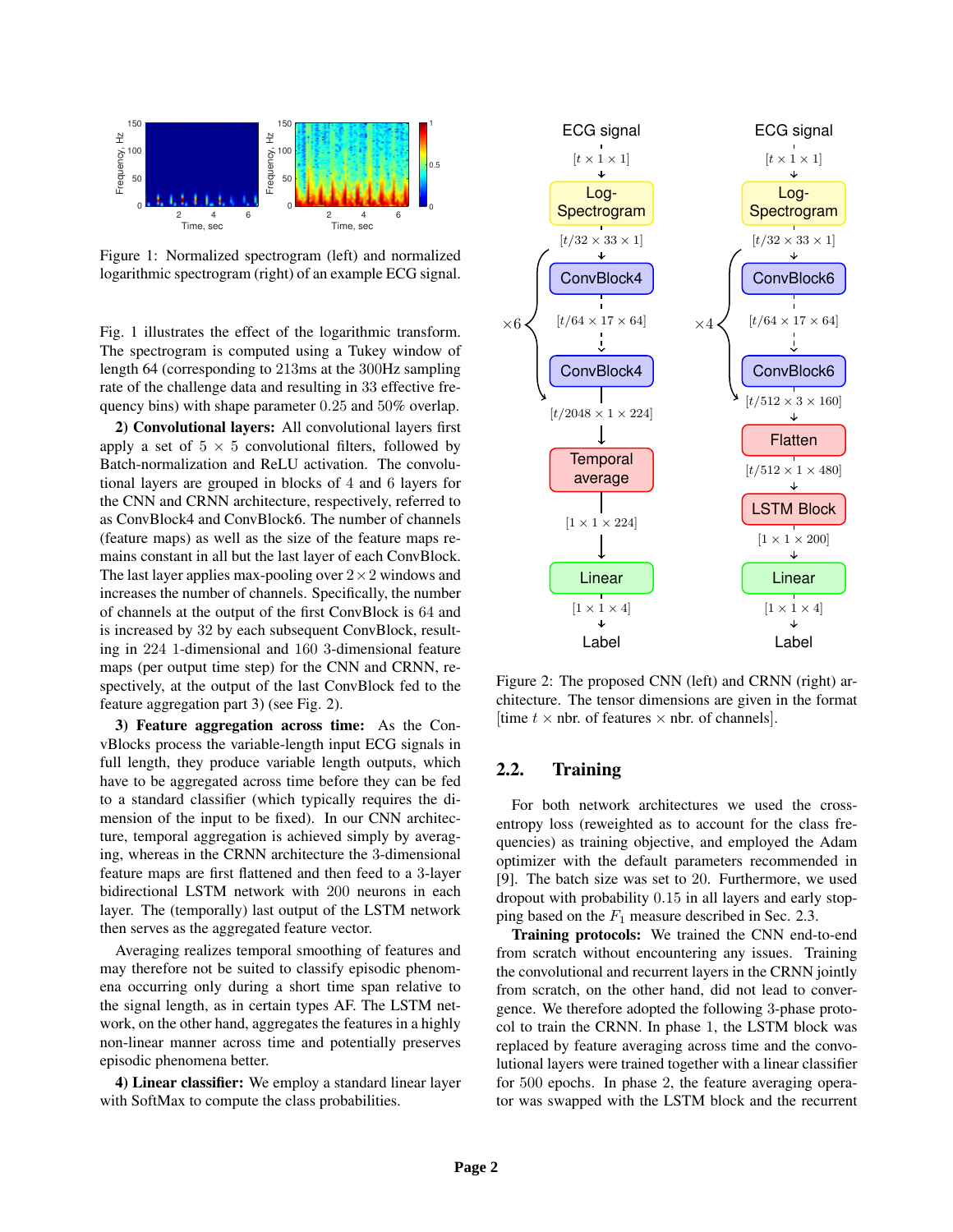layers were trained for 100 epochs, while keeping the convolution layers fixed. In phase 3, the convolutional and recurrent layers were trained jointly, reducing the learning rate by a factor of 10 every 200 epochs.

Data augmentation: We observed severe overfitting in preliminary experiments. This can be attributed to the fact that number of parameters in the proposed architectures is large compared to the size of data set used for evaluation (see Sec. 2.3). It was demonstrated in [10] that data augmentation can act as a regularizer to prevent overfitting in neural networks, and also improves classification performance in problems with imbalanced class frequencies [11]. We therefore developed a simple data augmentation scheme tailored to the ECG data at hand. Specifically, we employ two data augmentation techniques, namely *dropout bursts* and *random resampling*.

Dropout bursts are created by selecting time instants uniformly at random and setting the ECG signal values in a 50ms vicinity of those time instants to 0. Dropout burst hence model short periods of weak signal due to, e.g., bad contact of ECG leads.

Assuming a heart rate of 80bpm for all training ECG signals, random resampling emulates a broader range of heart rates by uniformly resampling the ECG signals such that the heart rate of the resampled signal is uniformly distributed on the interval [60, 120]bpm. These emulated heart rates may be unrealistically high or low due to the assumption of an 80bpm heart rate independently of the signal.

Ensembling: To exploit the entire data set at hand (recall that we employ early stopping which uses part of the data set for validation) we used ensembles of 5 networks of the same type (i.e., either CNN or CRNN) to build production models, combining the individual predictions by majority voting. Specifically, we partitioned—in a stratified manner—the data set into 5 equally sized subsets, and, for every network in the ensemble, used 4 of the subset for training and the remaining subset for validation, choosing a different subset for validation for every network.

#### 2.3. Evaluation

We evaluated the proposed CNN and CRNN architecture on the publicly available PhysioNet/CinC Challenge 2017 data set containing 8,528 single lead ECG recordings of length ranging from 9 to 61sec, sampled at 300Hz. Each recording is labeled with one of the classes "normal rhythm", "AF rhythm", "other rhythm", and "noisy recording" (we will henceforth use the abbreviations "N", "A", "O", and "˜", respectively). The classification performance was measured using the average over the class  $F_1$  scores of the classes N, A, and O, i.e.,  $F_{1,\text{avg}} = \frac{1}{3} \sum_{c \in \{N, A, O\}} F_{1,c}$ , where  $F_{1,c} = 2\# \text{TP}_c/(2\# \text{TP}_c + \# \text{FN}_c + \# \text{FP}_c)$  (using TP<sub>c</sub>,  $FP<sub>c</sub>$ , and  $FN<sub>c</sub>$  to denote the true positives, false positives,

| Arch.       | metric          | N.   | $\mathbf{A}$        |  | overall |
|-------------|-----------------|------|---------------------|--|---------|
| <b>CNN</b>  | acc.            | 88.1 | 83.6 66.9 77.1      |  | 81.2    |
|             | $F_{1}$         |      | 87.8 79.0 70.1 65.3 |  | 79.0    |
| <b>CRNN</b> | $\frac{acc.}{}$ |      | 89.9 77.8 69.4 71.5 |  | -82.3   |
|             | $\bar{F}_1$     | 88.8 | 76.4 72.6 64.5      |  | 79.2    |

Table 1: Accuracies (acc.) and  $F_1$  scores (in %) for the proposed network architectures (estimated using 5-fold cross validation).

| Arch.       | metric  | N    |           | $\left( \right)$ |      | overall |
|-------------|---------|------|-----------|------------------|------|---------|
| <b>CNN</b>  | acc.    | 90.5 | 64.2      | 68.0             | 54.9 | 80.5    |
|             | $F_{1}$ |      | 88.3 69.9 | 69.1             | 59.6 | 75.8    |
| <b>CRNN</b> | acc.    | 90.2 |           | 69.1 63.0 51.1   |      | 79.2    |
|             |         | 874  | 69.9      | 66.5             | 54.9 | 74.6    |

Table 2: Accuracies (acc.) and  $F_1$  scores (in %) for the proposed network architectures with *data augmentation deactivated* (estimated using 5-fold cross validation).

and false negatives, respectively, for class c). We refer the reader to [1] for a detailed description of the data set. We evaluated the proposed network architectures via stratified 5-fold cross-validation. To realize early stopping, for every fold, we split the training data into two partitions, one for training and one for validation containing  $5/6$  and  $1/6$ , respectively, of the training data. Thus, for every fold, the effective training set size amounted to  $4/5 \cdot 5/6 = 2/3$  or 66.6% of all data available. We hence expect that an ensemble of 5 networks yields a higher  $F_{1,\text{avg}}$  as it exploits all data available.

To demonstrate the effectiveness of the proposed data augmentation scheme, we trained the CNN and CRNN exactly as described in Sec. 2.2, but without data augmentation.

## 3. Results

Tables 1 and 2 show the class  $F_1$  scores and  $F_{1,\text{avg}}$  (overall) along with the corresponding classification accuracies for the proposed architectures with and without data augmentation, respectively. The CRNN yielded a higher overall accuracy and slightly higher  $F_{1,avg}$  than the CNN when data augmentation was employed. The opposite can be observed in the case when data augmentation was deactivated. In both cases, none of the architectures has consistently higher class accuracies or class  $F_1$  scores than the other. Data augmentation is seen to considerably increase  $F_{1,avg}$  for both CNN and CRNN, with a slightly better improvement for the CRNN.

Based on these results we chose to submit an ensemble of CRNNs to the PhysioNet/CinC Challenge 2017. This ensemble obtained an  $F_{1,\text{avg}}$  of 0.82 on the private chal